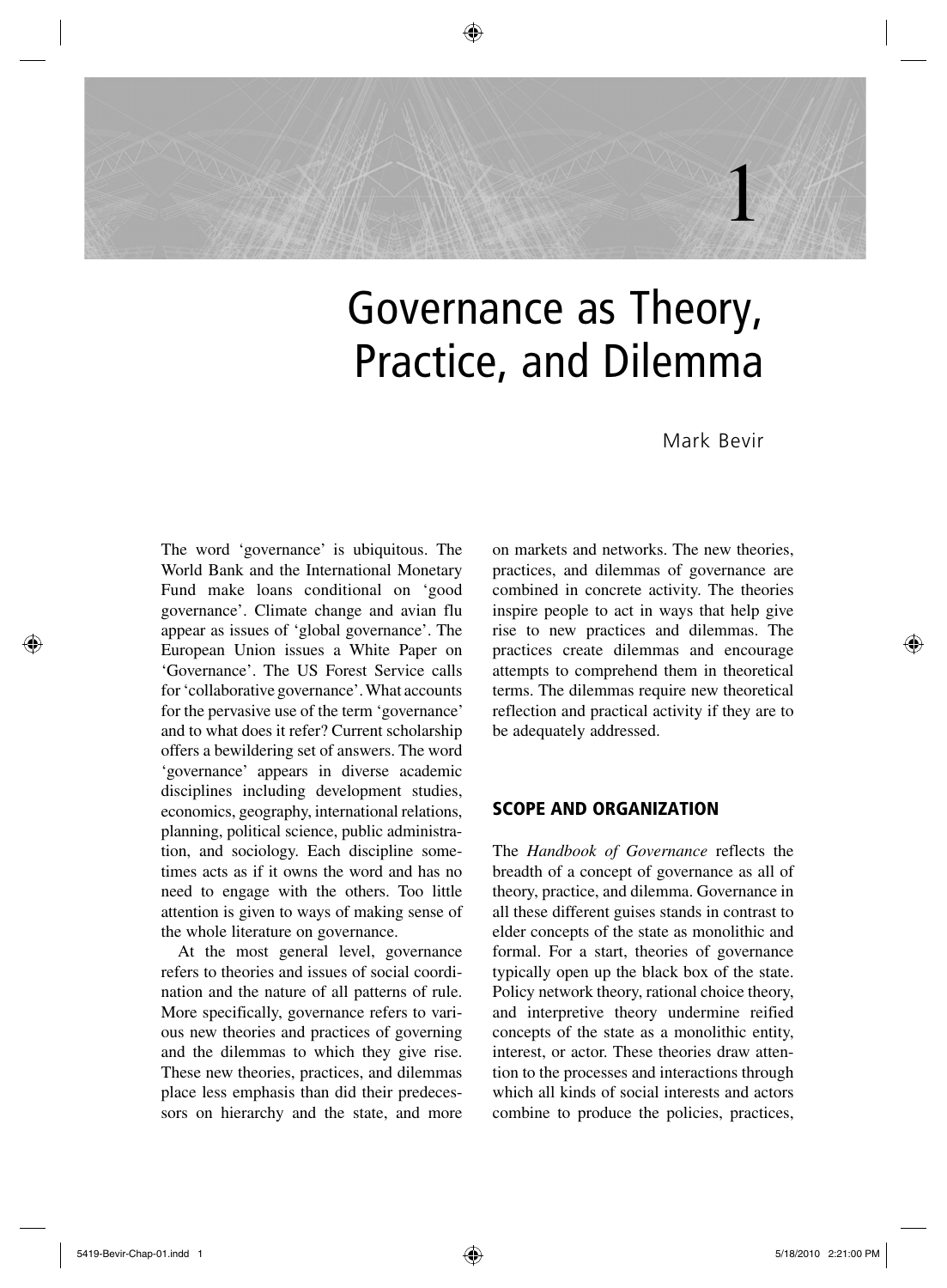and effects that define current patterns of governing. In addition, the relationship of state and society changed significantly in the late twentieth century. New practices of governance find political actors increasingly constrained by mobilized and organized elements in society. States and international organizations increasingly share the activity of governing with societal actors, including private firms, non-governmental organizations, and non-profit service providers. The new relationship between state and society admits of considerable variation, but it is an international phenomenon. New practices of governance extend across the developed and developing world, and they are prominent among strategies to regulate transnational flows and govern the global commons. Finally, current public problems rarely fall neatly in the jurisdictions of specific agencies or even states. Governance thus poses dilemmas that require new governing strategies to span jurisdictions, link people across levels of government, and mobilize a variety of stakeholders.

Governance draws attention to the complex processes and interactions that constitute patterns of rule. It replaces a focus on the formal institutions of states and governments with recognition of the diverse activities that often blur the boundary of state and society. Governance as theory, practice, and dilemma highlights phenomena that are *hybrid* and *multijurisdictional* with *plural stakeholders* who come together in *networks*.

Many of the ideas, activities, and designs of governance appear unconventional. A distinctive feature of the new governance is that it combines established administrative arrangements with features of the market. Governance arrangements are often *hybrid* practices, combining administrative systems with market mechanisms and non-profit organizations. Novel forms of mixed public–private or entirely private forms of regulation are developing. For example, school reform often now combines elder administrative arrangements (school districts, ministries of education) with quasi-market strategies that are meant to

give parents greater choice (charter schools, voucher systems).

Another distinctive feature of governance is that it is *multijurisdictional* and often transnational. Current patterns of governance combine people and institutions across different policy sectors and different levels of government (local, regional, national, and international). Examples include varied efforts to regulate food standards and safety. International food safety standards are set in Rome by *Codex Alimentarius* – a joint body of the World Health Organization and the United Nation's Food and Agriculture Organization; however, if the USA imports fish from China, the presumption is that Chinese officials at the national and local level enforce these standards. The practice of regulating food safety operates simultaneously at international, national, and local levels.

A third distinctive feature of governance is the increasing range and *plurality of stakeholders*. Interest groups of various sorts have long been present in the policymaking process. Nonetheless, a wider variety of nongovernmental organizations are becoming active participants in governing. One reason for the pluralization of stakeholders is an explosion of advocacy groups during the last third of the twentieth century. Another reason is the increasing use of third-party organizations to deliver state services. Arguably, yet another reason is the expansion of philanthropists and philanthropic organizations, both of which are becoming as prominent as they were in the nineteenth century. For example, the Gates Foundation has both mounted a multicity effort to reform urban school districts and embarked on a massive public health campaign in developing countries. The increasing range and variety of stakeholders has led to the emergence and active promotion of new practices and institutional designs, including public–private partnerships and collaborative governance.

Yet another distinguishing feature of governance reflects and responds to the fact that governing is an increasingly hybrid,

⊕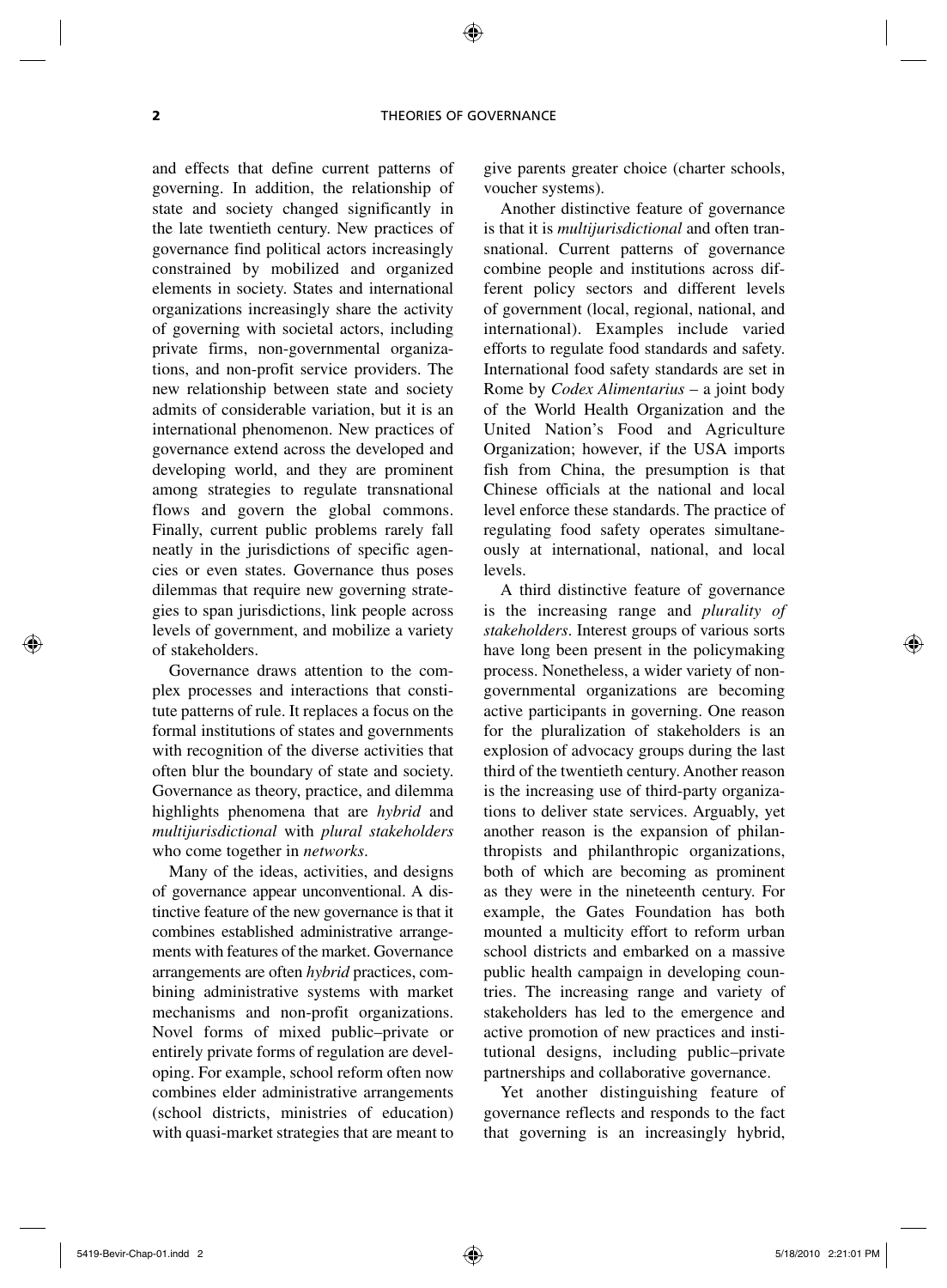multijurisdictional, and plural phenomenon. Scholars have called attention to the way that governing arrangements, different levels of governance, and multiple stakeholders are linked together in *networks*. Environmental scientists have shown how natural areas like watersheds or estuaries are often governed by networks of stakeholders and government agencies. Scholars of urban politics have called attention to the way urban, suburban, and exurban areas get organized in broader regional networks. International relations scholars have noted the increasing prominence of inter-ministerial networks as ways of governing the global commons. More recently, policymakers, often influenced by theories from the social sciences, have begun actively to foster networks in the belief that they provide a uniquely appropriate institutional design with which to grapple with the new governance. Joined-up governance and whole-of-government approaches are widespread in states such as Australia and Britain, in policy sectors such as Homeland Security, and in transnational and international efforts to address problems such as failed states.

So, the *Handbook of Governance* concentrates on the theories, practices, and dilemmas associated with recognition of the extent to which governing processes are hybrid and multijurisdictional, linking plural stakeholders in complex networks. A concern with the new theories, practices, and dilemmas of governance informs the main themes that recur throughout the individual chapters. The contributors generally focus on:

- The new theories of coordination that have drawn attention to the presence or possibility of markets and networks as means of coordination.
- The new practices of rule that have risen since the 1970s, especially the apparent growth of markets and networks.
- The dilemmas of managing and reforming hybrid patterns of rule that combine aspects of market, network, and hierarchy.

Even when a chapter title refers to a broader topic, the essay itself focuses on the relation of that topic to the theories, practices, and dilemmas of governance. For example, the chapters in the first section on theories of governance concentrate on how these theories illuminate new practices of governance and/or how they have been modified in response to the dilemmas posed by the new governance.

The very organization of the *Handbook of Governance* reflects an emphasis on the connections between governance as theory, practice, and dilemma. Few scholars sufficiently recognize the extent to which the new governance is a product of new formal and folk theories that led people to see and act differently. The first section of the *Handbook* focuses on those theories in the social sciences that arose and prospered in the twentieth century, transforming our understanding of society and politics. Many of these theories challenged the older idea of the state as a natural and unified expression of a nation based on common ethnic, cultural, and linguistic ties and possessing a common good. Many of them made people more aware of the role of pressure groups, self-interest, and social networks in the policy process. Later, toward the end of the twentieth century, some of these theories then inspired attempts to reform the public sector and develop new policy instruments. Certainly, the new public management owed a debt to rational choice and especially principal–agent theory, while joined-up governance drew on developments in organizational and institutional theory. The second section of the *Handbook* examines the changing practices of governance. Public sector reforms have transformed practices of governance across diverse levels and in diverse territories. The reforms have given rise to complex new practices that rarely correspond to the intentions of the reformers. What does the state now look like? What role do non-governmental organizations play in the formation and implementation of policies and the delivery of services? The final section of the *Handbook* explores some of the dilemmas that this new governance poses for practitioners.

⊕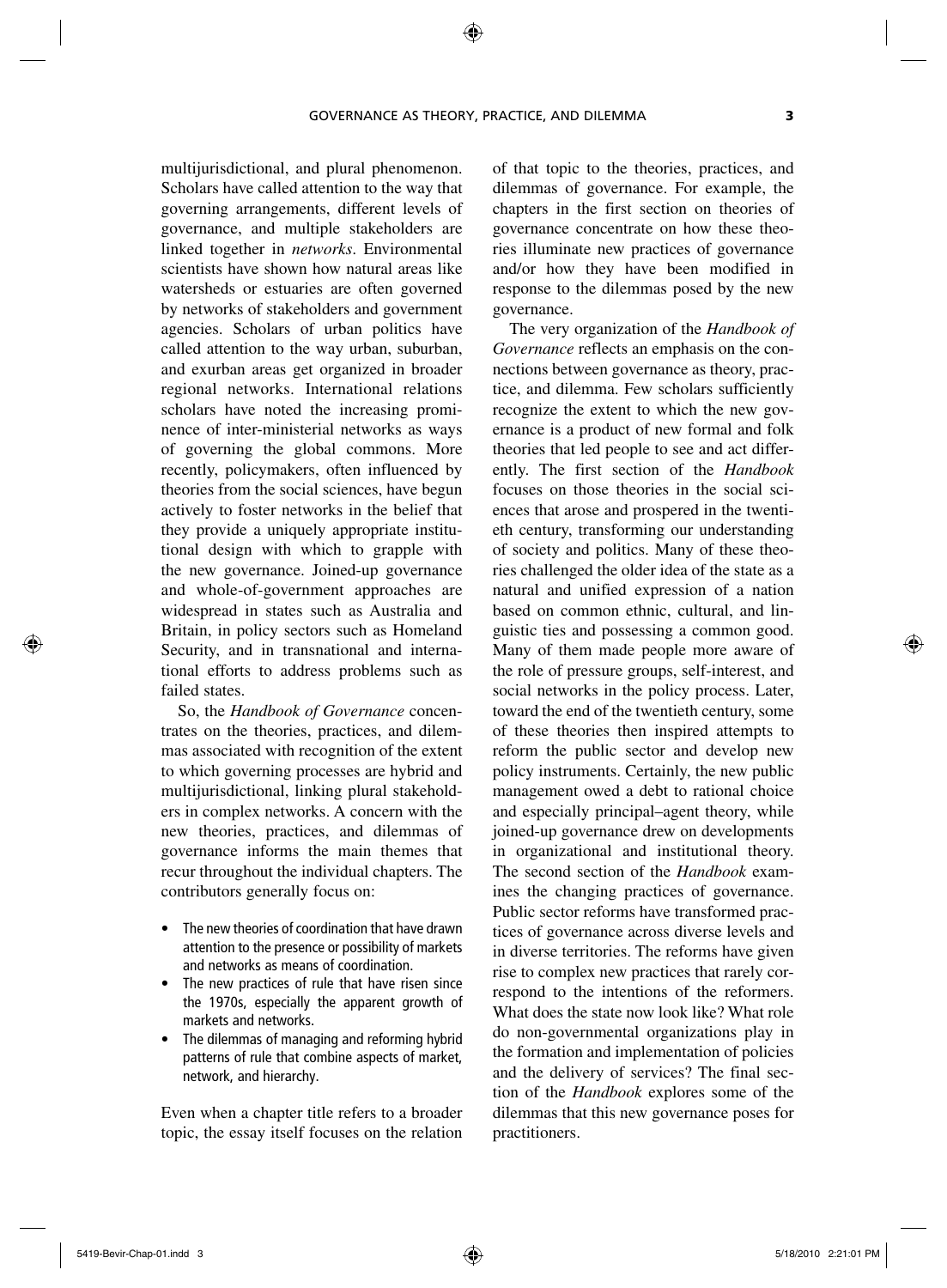#### GOVERNANCE AS THEORY

The twentieth century witnessed the rise of all kinds of new, and often formal, approaches to social science. These theories led people to see the world differently and then to remake the world. No doubt few people bother to think about social life in terms of the formal models of rational choice. But a folk recognition of the largely self-interested nature of action, even the action of public officials, spread far more widely. Moreover, as it spread, so political actors increasingly tried to introduce reforms to deal with self-interest – to mitigate its adverse consequences, to regulate it and keep it within limits, or to harness it to improve efficiency. In this way, new theories inspired both the recognition and the active formation of apparently new features of governance. Equally, of course, social science theories have often struggled to catch up with some of the apparently improvised changes in governance. The reader might even want mentally to rearrange the *Handbook* to trace a progression not from theoretical innovations to the practices these theories inspired, but from the rise of the new governance to attempts to comprehend it in theoretical terms; that is from Sections III and II to I, rather than from I to II and III.

So, the chapters in Section I on Theories of Governance play a dual role: on the one hand, they introduce the reader to some of the general ways of thinking that have helped to inspire the recognition and formation of the new governance; on the other, they show how theories that may have been designed for other uses have since been modified to accommodate the new governance.

Pluralists have long challenged reified concepts of the state. Empirically they point to the complex interactions, processes, and networks that contribute to governing. In addition, more radical and normative pluralists challenge mainstream concepts of sovereignty and argue for a greater dispersal of authority to diverse social organizations. In Chapter 2, Henrik Enroth discusses the pluralism of policy network theory as it

impacts governance. Policy network theory rose out of an earlier pluralism, with its attempts to disaggregate the state and focus on groups. Some policy network theorists have recently adopted anti-foundational, nominalist perspectives that have led them to pay more attention to meanings and to decenter even the concept of a group. Networks appear as undifferentiated parts of a social life characterized by contests of belief as they inform diverse actions. Enroth presses forward with this nominalist perspective, asking how it modifies our grasp of interdependence, coordination, and pluralism.

The dramatic rise of rational choice theory provided another powerful challenge to elder, reified concepts of the state. In Chapter 3, Keith Dowding discusses the ways rational choice influenced both the understanding and practice of governance. Rational choice theory is an organizing perspective or methodology that builds models of how people would act if they did so in accord with preferences having a certain formal structure. This perspective gave rise to theories about the non-predictability of politics, the problems of commitment, the hazards of principal– agent relations, and conflicts in democracies. Dowding shows how these rational choice theories inspired worries about the welfare state. Public choice in particular then inspired some of the managerial reforms associated with the new governance. Interestingly, Dowding also suggests that rational choice provides a critical perspective on just those reforms. Contemporary practices of governance rely too greatly on the superficial support public choice theory gave to choice and markets. Policy actors should pay more attention to rational choice analyses of the chaos and instability associated with weak institutions.

Chapter 4 looks at interpretive theories of governance. Interpretive theories reject the lingering positivism of most other approaches to governance. Social life is inherently meaningful. People are intentional agents capable of acting for reasons. Indeed, social scientists cannot properly grasp or explain actions

⊕

Œ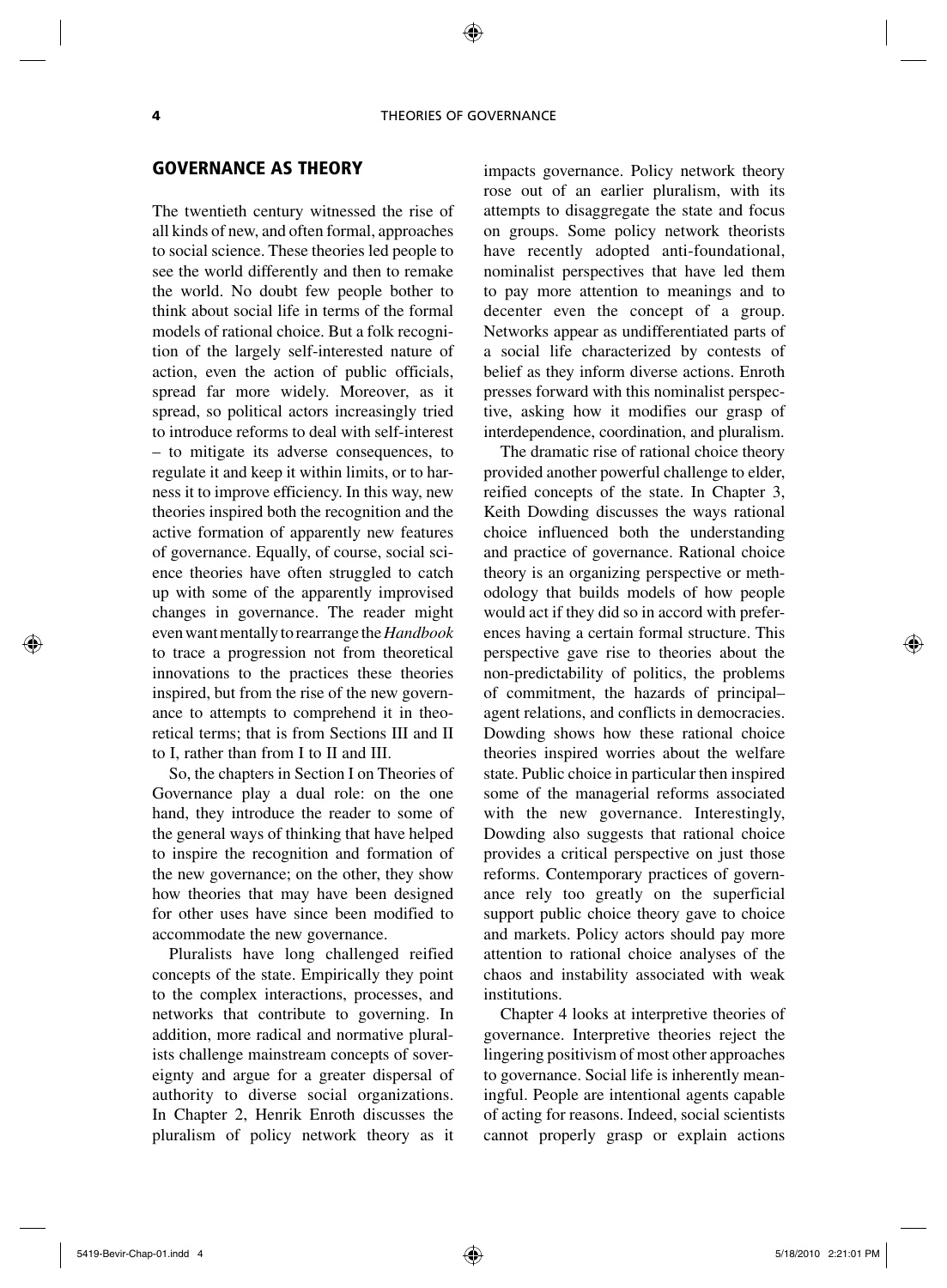apart from in relation to the beliefs of the actors. Many interpretive theorists conclude that social explanations necessarily involve recovering beliefs and locating them in the context of the wider webs of meaning of which they are a part. Governmentality, post-Marxism, and social humanism all share a concern with meanings and their contexts. Typically, these interpretive theories lead to a more decentered view of governance. Governance consists of contingent practices that emerge from the competing actions and beliefs of different people responding to various dilemmas against the background of conflicting traditions. Similarly, interpretive theory often challenges the idea of a set of tools for managing governance. Interpretive theorists are more likely to appeal to storytelling. Practitioners orientate themselves to the world by discussing illustrative cases and past experiences. They use stories to explore various possible actions and how they might lead the future to unfold.

Robert Christensen and Mary Tschirhart look, in Chapter 5, at organization theory. They distinguish four broad categories of organizational theories, depending on whether they concern the micro or macro level and whether they are deterministic or voluntaristic. Micro-level theories concentrate on individual organizations. Voluntaristic microlevel theories focus on strategic choices. They treat action as constructed, autonomous, and enacted. They generally explain the behavior of an organization in terms that echo the micro-level views of rational choice and interpretive theory as examined in the previous two chapters. In contrast, other forms of organizational theory either avoid clear micro-level assumptions or take a much more deterministic view of behavior. These forms of organizational theory overlap with the institutional and systems theories considered in the next two chapters. Deterministic micro-level theories inspire system-structural views. Macro-level approaches concentrate on populations or communities of organizations. The more deterministic macro-level theories take a natural selection view.

Voluntaristic macro-level theories focus on collective action.

In Chapter 6, Guy Peters discusses three institutionalist theories of governance. Normative institutionalism focuses on the role of values, symbols, and myths in defining appropriate actions for individuals and thereby shaping institutions. Rational choice institutionalism uses the assumptions of rational choice theory to understand institutions and to design better ones. Historical institutionalism stresses the persistence of path-dependent rules and modes of behavior. Institutionalists have pondered the dilemmas of entrenching the new governance that increasingly relies on networks to link public sector and other actors. They have drawn attention to the importance of institutionalizing a new network by developing its culture and inner functioning. And they have highlighted the need for a new network to develop effective relationships with its political environment. Institutionalists have also tried to explain the rise of the new governance. Institutions can be treated here as dependent or independent variables. Typically, as dependent variables, institutions appear as, for example, responses to dilemmas and challenges in a changing environment. As independent variables, different institutions might help explain, for example, varied patterns of governance, decision-making, and even good decisions. Yet Peters argues that a fuller account of how institutions explain aspects of governance must evoke a micro theory such as that associated with either rational choice or interpretive theory.

Anders Esmark uses Chapter 7 to discuss systems theory. Systems theorists conceive of coordination as a property of systems. General systems theory explores the abstract principles of organized complexity, asking how systems produce or exhibit order and coordination at the level of the whole. Social systems theory uses the language and ideas of general systems theory to study interactions, organizations, and societies. Typically, systems theorists locate the rise of the new governance within a more general narrative

⊕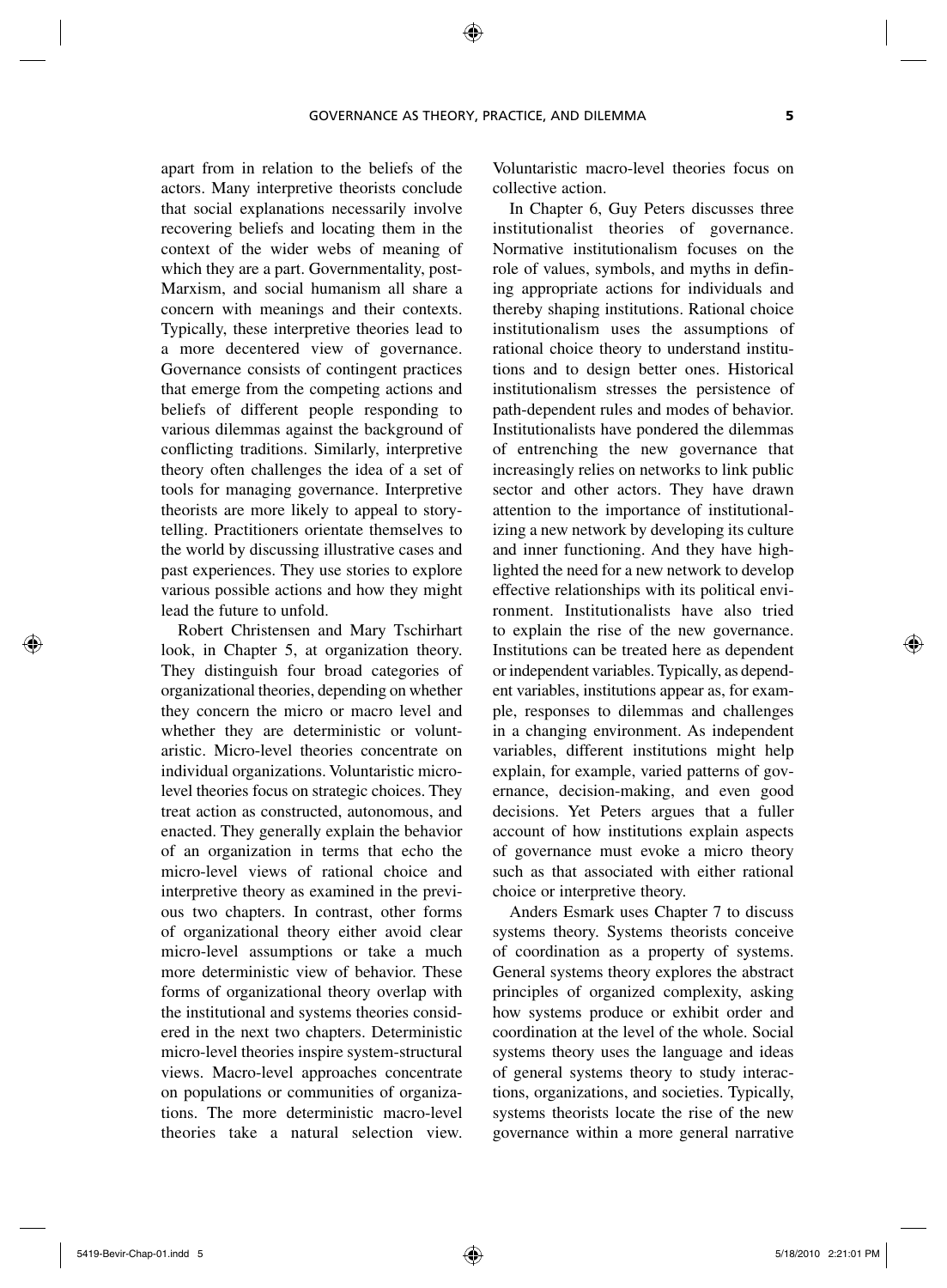about modernity. Modernity consists of increased functional differentiation: over time, society increasingly develops discrete organizations to fulfill ever more specialized functions. The new governance of markets and networks consists of ever increasingly specialized and differentiated organizations performing discrete tasks. These specialized organizations are often autopoietic or selfgoverning. Systems theory characteristically explores issues of metagovernance, such as if it is possible to govern these self-governing organizations, how states try to do so, and how we might do so.

In Chapter 8, Bob Jessop argues that the theory and practice of metagovernance emerged as a response to governance failure. The failings of hierarchy led to public sector reforms intended to advance marketization. The failings of these reforms then led to an expansion of networks. But networks too fail, especially if communication among the relevant actors is distorted. So, on one level, metagovernance consists of appropriate responses to the characteristic failings of the different modes of governance. It responds to bureaucratic failure with meta-control and meta-coordination, to market failure with meta-exchange, and to network failure with meta-heterarchy. On another level, however, metagovernance involves rearticulating the nature and balance of different modes of governance. It relies on institutional design and the governmentality of subjectivities to create and sustain particular modes of governance. Jessop concludes by suggesting that metagovernance itself is necessarily incomplete and subject to failure. Policy actors should adopt a satisficing approach, deliberately cultivating a flexible set of responses, a critical self-reflexive awareness of their goals and projects, and a willingness to aim at success while knowing failure is more likely.

Jeff Sellers looks at governance in the context of state–society relations in Chapter 9. The new governance poses dilemmas for older approaches that treat state and society as mutually exclusive categories and the state in particular as monolithic and integrated.

Work on governance often shows how the state now rules with and through social actors. Sometimes it also presents a disaggregated image of the state as composed of diverse actors, meanings, and practices across various spatial and functional domains. Sellers then draws attention to some new analyses of state–society relations associated with the study of governance. Analyses of the state often highlight local, multilevel, and transnational practices. Analyses of society often rely on a bottom-up perspective that highlights the agency of social groups in community initiatives and the way firms and other groups treat the state as a resource. So, the interactions between state and society are increasingly complex and diverse. Instead of the older dichotomy between state and society, studies of the new governance highlight issues such as subnational and sectoral variation, multilevel and transnational configurations, the impact of specific institutions and policy instruments, and the feedback effects of policy outcomes.

In Chapter 10, Patrick Le Galès explores policy instruments. Policy instruments are the techniques or mechanisms by which actors seek to rule. The new governance consists of a shift in policy instruments away from planning and command and control towards contractual relations, standards, performance indicators, and regulation. Work on governance often traces this shift in policy instruments, or advocates specific policy instruments as solutions to current dilemmas. Much of it treats policy instruments as natural, debating their relative effectiveness under varied circumstances. In contrast, Le Galès highlights a broader sociological approach to policy instruments. Max Weber, Michel Foucault, and other social theorists have long interested themselves in the nature, causes, and effects of rationalities and technologies of governing. Policy instruments are technical means of organizing social relations by entrenching meanings, beliefs, and knowledge. For example, legislative and regulatory instruments generally promote the relations associated with a guardian state, economic

⊕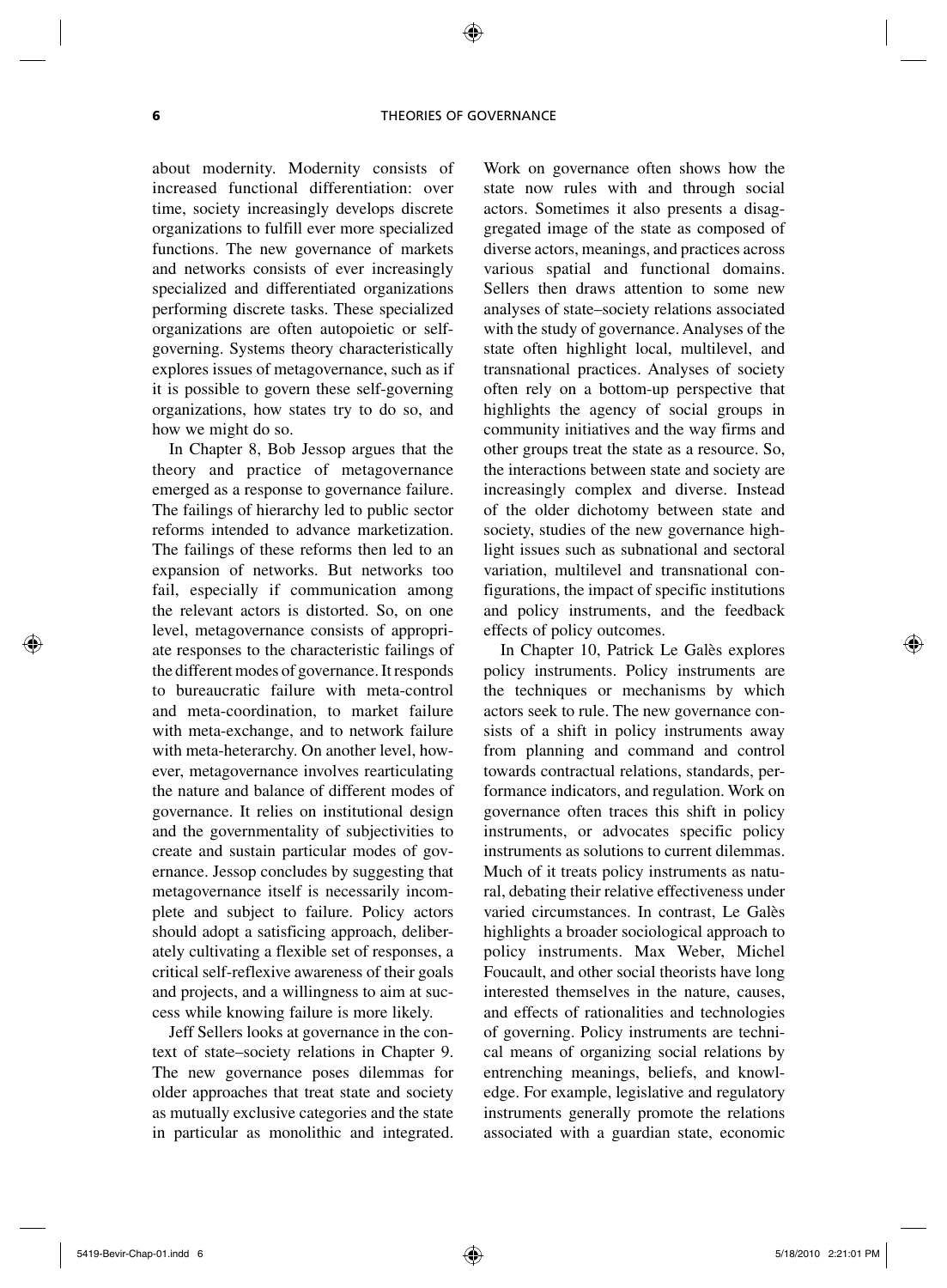and fiscal instruments entrench a redistributive state, and incentive-based instruments promote a mobilizing state. New rationalities and technologies inform new practices of governance.

Phyllis Pomerantz devotes Chapter 11 to debates on governance in development theory. Governance often refers to the rise of markets and networks in the public sector. The contrast is between bureaucratic or hierarchic institutions and governance conceived as markets and networks. Development theorists use governance somewhat differently to discuss the importance of political institutions for economic growth, where these political institutions include older forms of the state as well as networks. Their contrast is between the market and governance conceived as political institutions. As Pomerantz shows, discussions of governance reflect a consensus that development depends on state and market, not just market. The key theoretical innovation here was the new institutional economics. Neoliberalism, the Washington Consensus, and structural adjustment created new practices, but these practices failed to deliver the intended prosperity. The new institutional economics helped explain this failure by highlighting the importance of political institutions to growth and even the proper operation of markets. Governance thus emerged as a development agenda based on promoting things such as the rule of law, government capacity, decentralization, accountability, and democracy.

Increasingly public sector reforms are responsive to governance indicators. Pippa Norris discusses the theory and practice of measuring democratic governance in Chapter 12. Governance indicators should be valid, reliable, and legitimate. Validity depends on their accurately reflecting the concepts to which they relate. Reliability requires that they are consistent and that they use replicable data sources. Legitimacy depends on their construction being transparent and done with the involvement of relevant stakeholders. Norris then looks at the leading measurements of democratic governance, including Freedom House's Gastil index, Polity Project's approach to constitutional democracy, and the World Bank's own governance indicators. One way to assess these élite measurements is to compare them with independently-generated measurements including mass public opinion polls. Norris herself compares them with citizen's opinions as revealed by the World Values Survey 2005–7. She concludes by advocating a pluralist recognition that different measurements may be suited to different purposes.

## GOVERNANCE AS PRACTICE

Theories have little meaning apart from practices. Typically, theories are attempts to make sense of practices, and guides to the actions by which we forge practices. Section II explores governance as practice. New public sector reforms and patterns of rule have been the main topics of discussion in works on governance. They have inspired the shifts in theorizing explored in Section I. Equally, however, the reforms and resulting patterns of rule emerged in part precisely because people acted on beliefs such as those associated with rational choice theory. Scholars have noted the role of neoclassical economics in inspiring the greater reliance on market structures, and the role of principal–agent theory in inspiring aspects of the new public management. Yet many of the beliefs and traditions embedded in the reforms are less formal and less tied to grand theories or schemes. Folk versions of the new theories appeared in business and other areas of society, inspiring new practices and *ad hoc* responses to all kinds of issues, and public sector reform often then borrowed piecemeal from these other areas of society. Reformers appeared to be (and perhaps felt themselves to be) less driven by a clear set of theoretical commitments than groping for plausible responses to apparently new constraints and dilemmas. Nonetheless, of course, their conception of the constraints and dilemmas,

⊕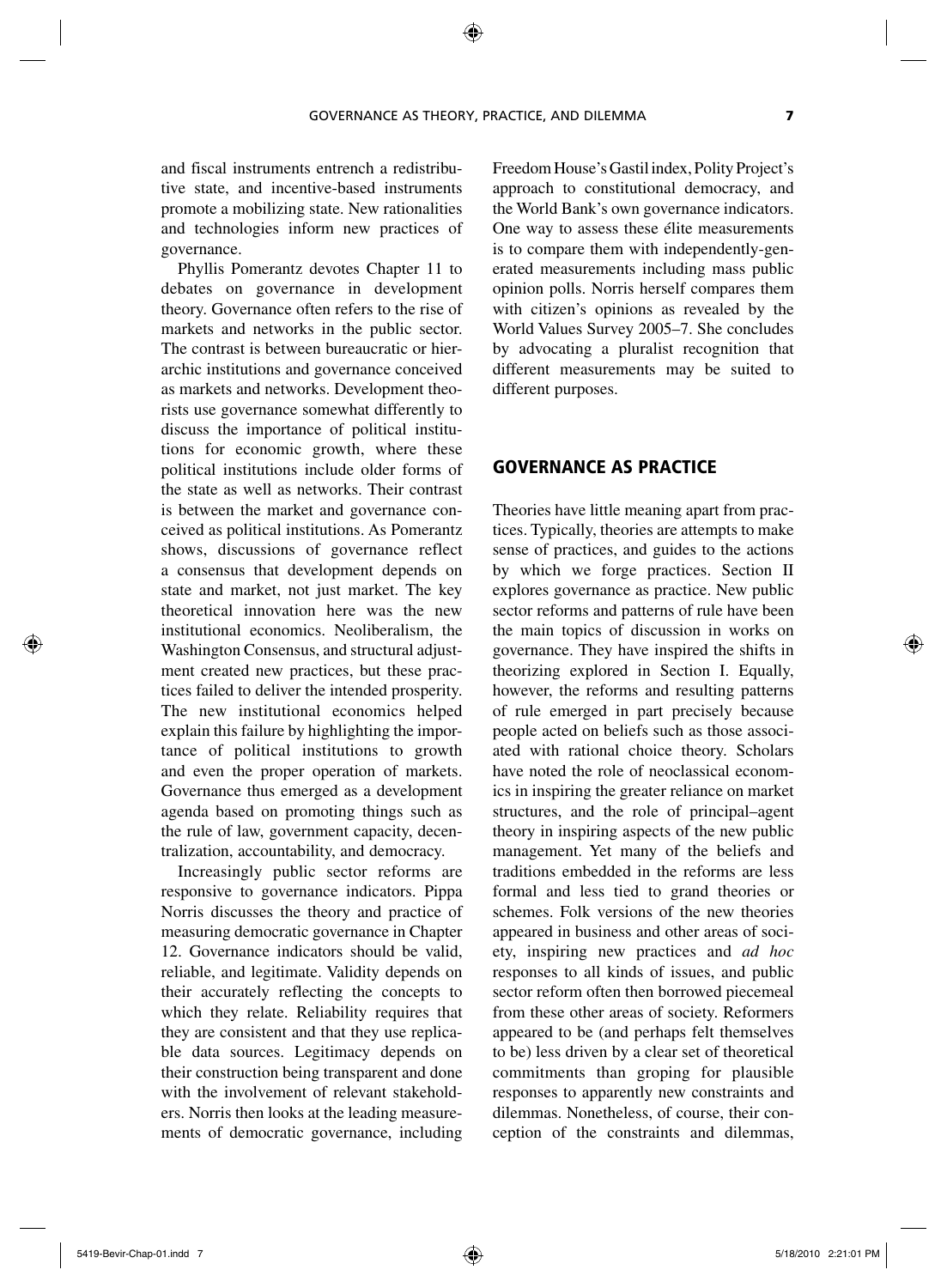their instincts as to what did and did not constitute an appropriate response, and the examples found in other areas of society all reflected their prior theories.

Much of the current interest in the idea of a new governance stems from the impact of public sector reforms since the 1980s. Neoliberal reforms spread markets and new managerial practices, fragmenting service delivery, and creating quasi-markets and hybrid organizations. Later reforms have often been attempts to address the dilemmas thrown up by marketization and managerialism without returning to an elder hierarchic bureaucracy. The chapters in Section II typically explore the nature, extent, diversity, and consequences of these varied public sector reforms.

Public sector reforms have given rise to a host of new designs and practices – from privatization through public–private partnerships to global public policy networks. The spread of these practices inspires questions about the relationship between state and society. Some scholars see new governance as a result or a cause of the decline of the state. Others see it as an adaptation of the state to increasing societal complexity. What is the scope and limits of the state's authority? What role does the voluntary sector play? How does governance occur in areas where the state lacks effective control or where there is no state?

Together with Rod Rhodes, I review the changing state in Chapter 13. We trace three waves of governance and the oscillating fortunes of the state therein. The first wave of governance evoked a world in which state power is dispersed among a vast array of spatially and functionally distinct networks composed of all kinds of public, voluntary, and private organizations with which the center interacts. The state appeared to be being hollowed out. The second wave of governance accepted the shift from bureaucracy to markets and networks but disputed it led to any significant dispersal of state authority. The state has simply changed the way it exercises its authority, adopting new tools for the

same old ends. The state concentrates now on metagovernance – an umbrella concept that describes the characteristic role and policy instruments of the state in contemporary governance. Rhodes and I then go on to challenge these first two waves of governance by appealing to a third wave, based on interpretive theory. We argue governance is constructed differently by many actors working against the background of diverse traditions. We challenge the state as a bewitching reification that simplifies and obscures the diversity and contingency of concrete political activity.

In Chapter 14, Laurence Lynn discusses the persistence of hierarchy. Whereas there have been changes in the state, we should be cautious of overstating the extent to which new practices of governance have spread or even the extent to which when they spread they displace older hierarchic structures. As Lynn shows, discussions of new practices often draw heavily on the spread of new theories about markets, networks, deliberative democracy, and e-governance. These theories generally combine conceptual, empirical, and normative elements. Empirical claims about changes need to be distinguished from conceptual arguments about the nature of governance. The empirical evidence offers a kaleidoscopic picture of diverse practices changing in complex and contested ways. It offers little support to grand claims about a social logic driving a more or less uniform transformation in governance. Hierarchy remains pervasive, not only in bureaucratic institutions but also within newer institutional forms. Hierarchy persists in part because of its importance for accountability and so liberal representative democracy.

Steven Cohen and William Eimicke discuss contracting out in Chapter 15. There is nothing intrinsically new about public sector organizations entering contracts with nongovernmental actors. However, the dramatic spread of contracting out is one of the most noticed features of the new governance. The new governance has seen contracting out

⊕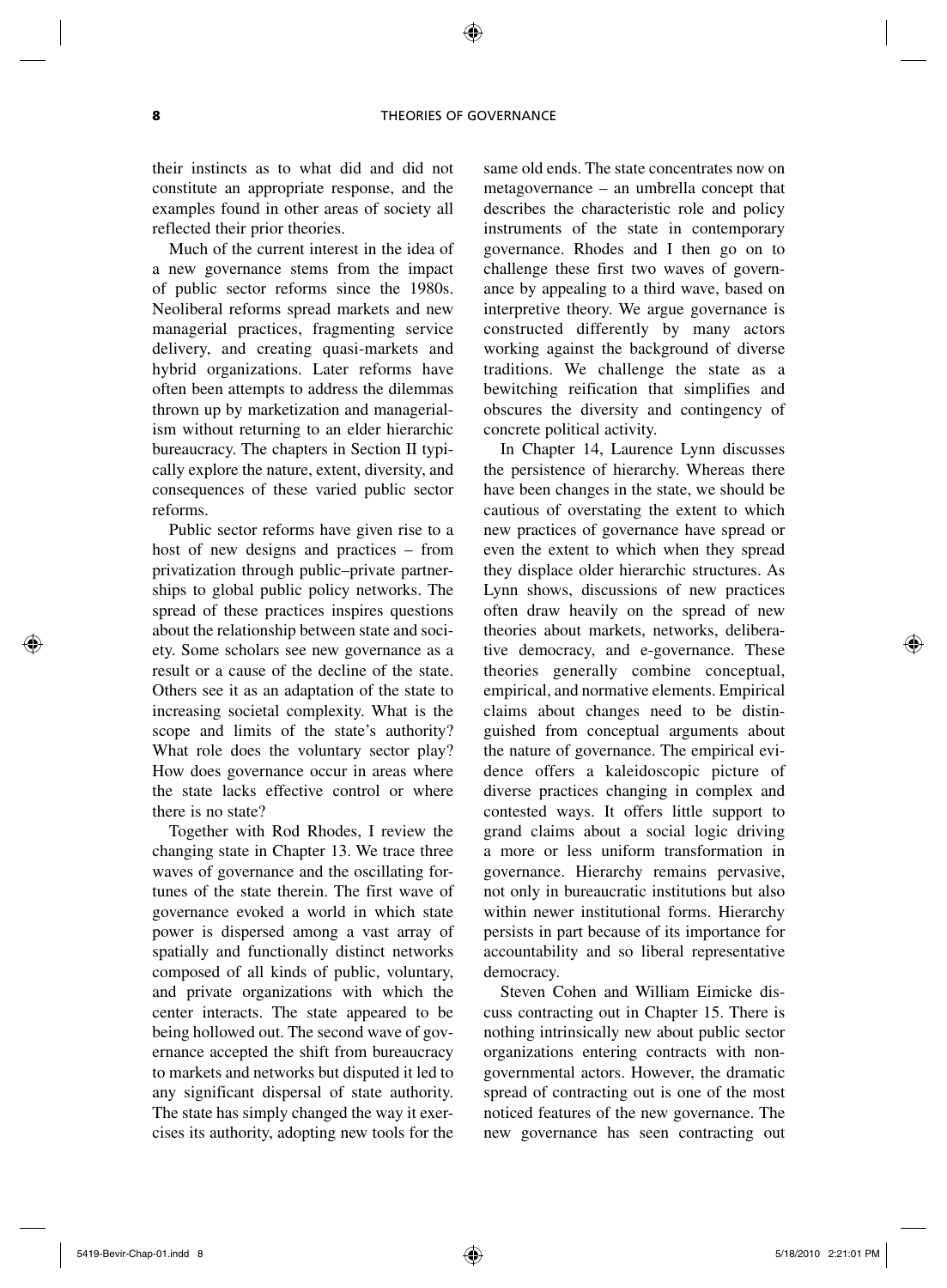arise not only as a means of delivering services but also as a means of building complex networks of actors. Contracting out can enable public sector organizations to get goods, services, and expertise that their inhouse staff cannot provide. However, as Cohen and Eimicke argue, the spread of contracting out reflected the rise of ideologies and theories that were overtly anti-government and pro-market. Contracting out is also a response to dilemmas associated with information technology, flexible production, and globalization. The spread of contracting now, in turn, poses dilemmas for the theory and practice of governance. Here Cohen and Eimicke consider the dilemmas of eliciting bids, framing contracts in suitable language, monitoring and managing performance, and maintaining ethical standards and clear lines of accountability.

Chapter 16 turns to public management. Carolyn Heinrich begins by discussing the gradual and confused emergence of a distinction between public administration and public management. Public management reflects the impact of new theories highlighting the informal processes and activities in organizations. Public management is the process of allocating and using public resources. The study of public management recognizes the enduring importance of laws and structures, but it also examines informal cultures and the craft or skilled practice by which cultures, processes, and structures are steered. In many ways, governance draws on this shift toward public management. In particular, the new public management (NPM) encouraged new practices of governance. NPM tried to make the culture of the public sector more like that of private companies by changing structures, incentives, and norms. It embraced marketization and also things such as performance pay, customer service, and outputbased budgeting. NPM thus contributed greatly to the broad shift from direct service provision by government to more complex patterns of governance incorporating markets, networks, and private and voluntary sector actors.

Anthony Cheung looks specifically at budgeting and finance in Chapter 17. Cheung traces the rise of new practices, from the planning programming budgeting system favored by many Keynesian welfare states in the 1960s and 1970s to cutback management in the 1980s and budgeting for results since the 1990s. The new practices were responses to a range of dilemmas that preoccupied policy actors in the 1970s: dilemmas such as fiscal stress, declining production, and government overload. The main features of the reforms included devolution of authority, on-line budgets, freedom to manage, central targets, multi-year budgeting, public service agreements, and, of course, various forms of commercialization such as contracting out and user charging. Cheung traces the pattern of reform across OECD and Asian states. The reforms were bold, but implementing them proved difficult. In practice, budgetary decisions are often divorced from performance evaluation and so dominated by political bargaining, central budgeting agencies have often tried to retain control thereby thwarting devolution, and legislative scrutiny remains focused on inputs. Hybrid budgeting regimes now cloak older forms of central control, concerns with distributional effects, and fiscal stability in managerialist garb.

Like contracting out, public–private partnerships transform the interplay between the state, business, and civil society. In Chapter 18, Gunnar Schuppert explains that these partnerships rely on horizontal modes of cooperation for the collaborative provision on public services. Typically, partnerships differ from contracting out in that they embody joint decision-making and production, not a principal–agent relationship. Yet while partnerships are a type of network, the literature on partnerships gives a more distinctly managerial focus to discussions of governance as and through networks. This managerial focus may reflect the reasons why states establish public–private partnerships within their territory. Domestic partnerships are all about reducing public spending. They are ways of ensuring cutbacks and

⊕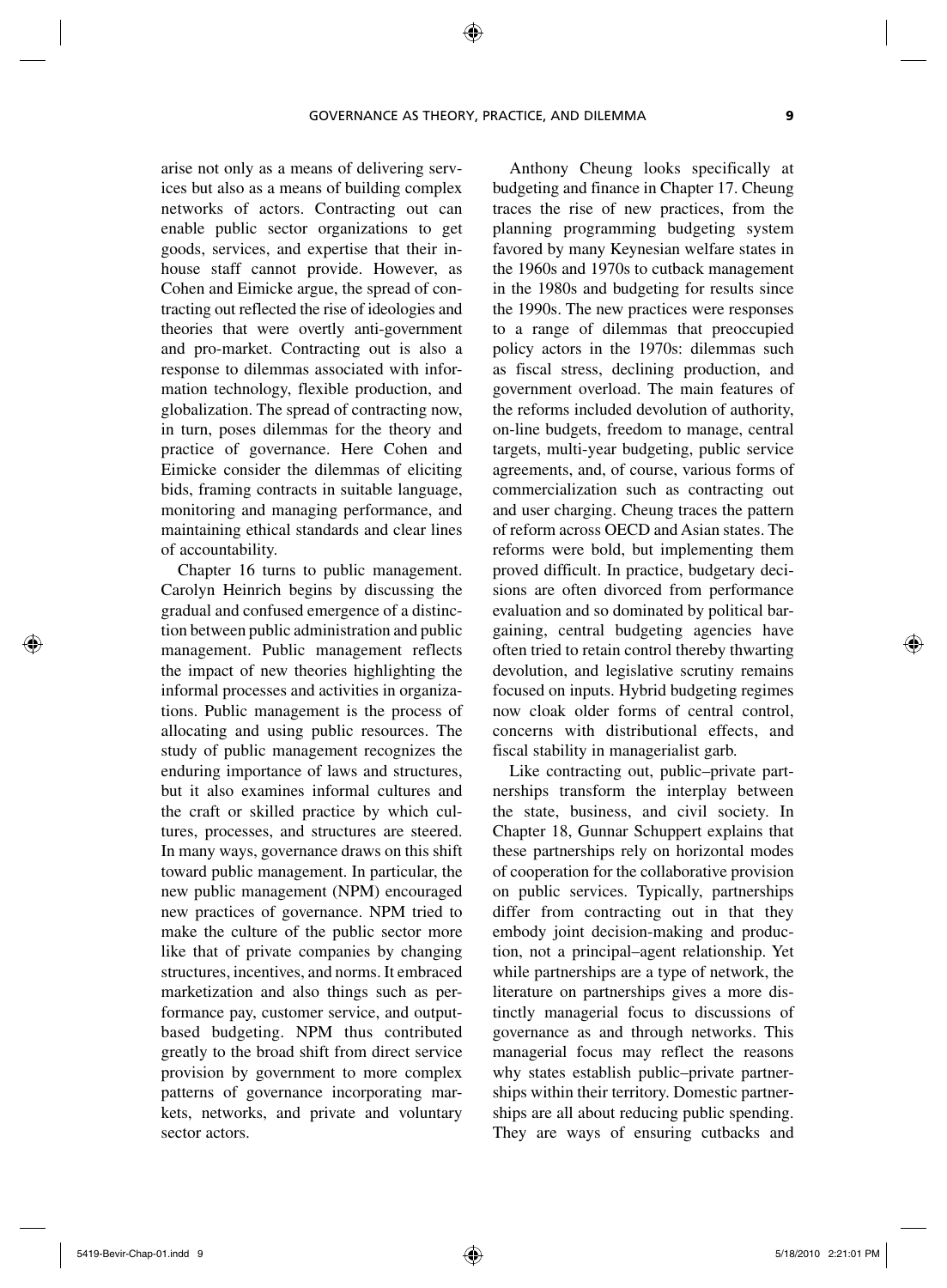seeking efficiency. In contrast, transnational partnerships often have more normative origins. Transnational and international partnerships often seek to promote trade, justice, and a sustainable environment.

Andy Smith looks at multijurisdictional regulation in Chapter 19. The new practices of governance often cover different levels, policy domains, and actors. No doubt we have been made increasingly aware of multijurisdictional coordination by the rise of theories about networks. Yet policy actors have also deliberately fostered such multijurisdictional patterns of policymaking and regulation to address transnational and wicked problems. The European Union exemplifies the rise of new ways of regulating transnational issues. Joined-up governance and whole of government agendas exemplify the turn to multijurisdictional practices as a way to address wicked problems such as welfare dependency and aid to fragile states. Smith tracks the ideas that have inspired these practices and by which people have then tried to and made sense of them. He traces and extends a shift from discussions of multilevel to multijurisdictional governance and from coordination to regulation.

In Chapter 20, Bas Denters looks at changing practices and dilemmas of local governance. Local governance, like the new governance more generally, has become increasingly polycentric, involving a greater variety of policy actors. The changing nature of local governance typically poses democratic and functional challenges. From a democratic perspective, a more polycentric system can restrict the leading historical forms of representation. From a functional or managerial perspective, a more polycentric system restricts the scope for hierarchic coordination and control. Nonetheless, the reforms of local governance have differed from country to country. Systems of local government vary in their capacity, autonomy, and size, generally according to their relationship to other levels of governance, and this variety influences the extent to which they confront democratic and functional

challenges. Denters illustrates the variety by studying the cases of Sweden, the Netherlands, Germany, the USA, the UK, and France.

Chapter 21 explores the role of nongovernmental organizations (NGOs) in the new governance. Shamsul Haque defines NGOs as legally constructed and recognized groups with durable and formal structures incorporating paid staff. NGOs are broadly autonomous from both the state and the private sector. They aim to serve the public interest through a non-profit orientation towards humanitarian purposes. Scholars disagree on whether NGOs typically collaborate or compete with the state, and on whether the state is dominant, NGOs are dominant, or the two are co-equal. Despite these different viewpoints, most scholars agree that NGOs have become increasingly important because of the rise of the new governance. Marketization and contracting out created an increased demand for NGOs to play a role in governance. New NGOs appeared, and older ones expanded and changed. Generally, NGOs did not merely spread; they also became more commercial in their activities and outlooks. The growing role of NGOs in governance has been both lauded and condemned. Advocates of NGOs have long associated them with social inclusion and participation. Critics argue they have proved ineffective, and are often corrupt and undemocratic.

Non-governmental organizations play a role in many transnational networks. Anne-Marie Slaughter and Thomas Hale examine transnational and transgovernmental networks in Chapter 22. These networks sustain regular and purposive interactions among policy actors from diverse states, thus often spanning domestic and international spheres. Many allow domestic policy actors to relate directly to their counterparts in other states without having to pass through older diplomatic channels. They facilitate the exchange of information, the enforcement of international treaties and rules, and the standardization of regulatory and other norms and laws. Slaughter and Hale suggest that transgovernmental networks have spread in response to dilemmas posed

⊕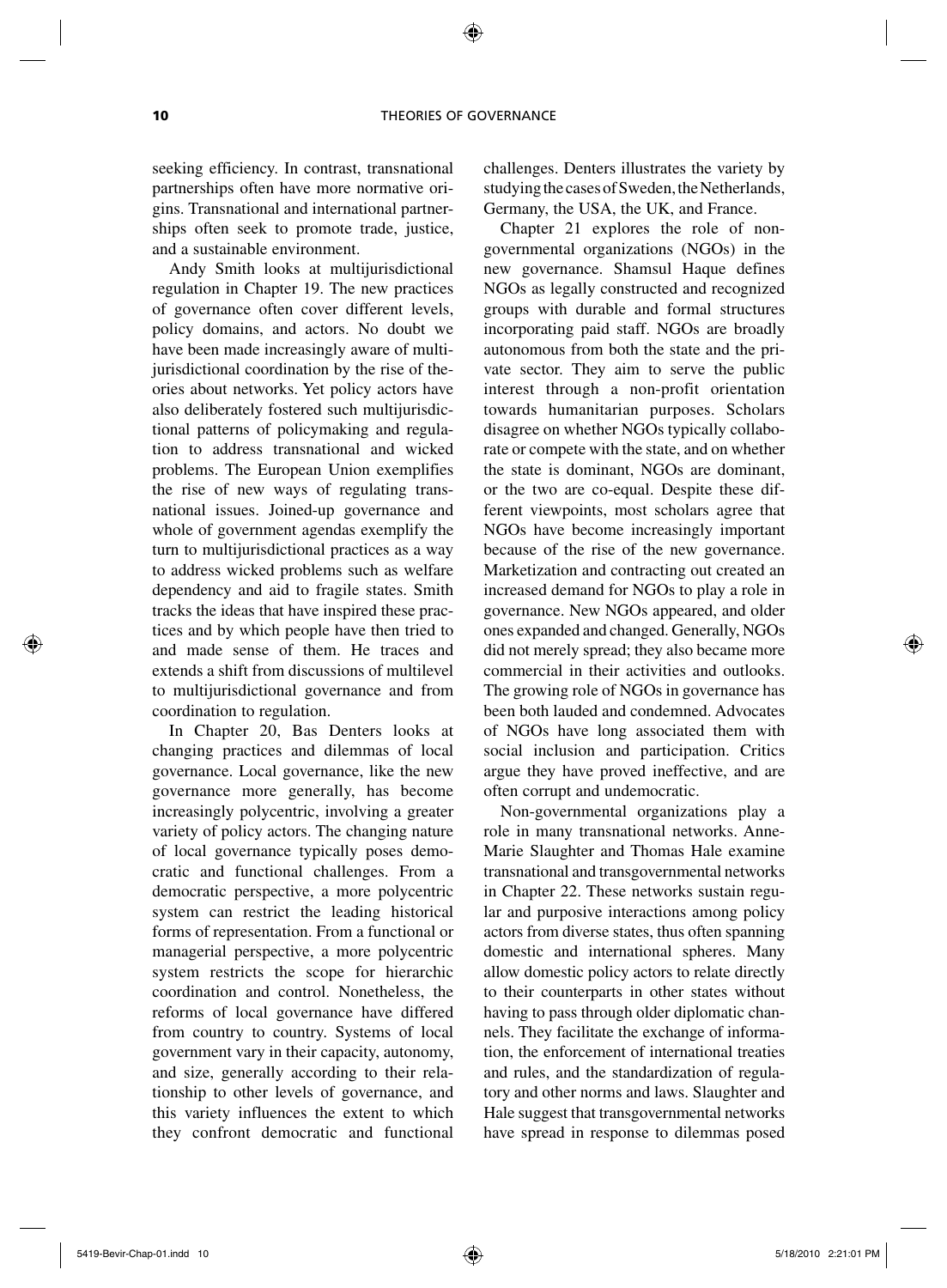by increasing transnational flows and by globalization. Transgovernmental networks provide an important alternative or supplement to older approaches to international affairs. They expand the state's ability to address transnational issues, especially technical issues that require an expertise rarely found in foreign ministries. They are also generally more flexible and responsive than are diplomatic exchanges and international institutions.

Ian Hall and I turn to global governance more generally in Chapter 23. The term global governance flourished belatedly in the wake of discussions about governance and the changing nature of the state. Global governance is associated with a shift of focus towards processes and activities. It focuses on the role of diverse social actors as well as states in securing international order, and it allows that patterns of rule can arise without hierarchic institutions let alone an international sovereign power. Yet this novel focus can appear as a confusing mix of theoretical and empirical claims. A general theoretical orientation to processes and activities involving diverse actors gets confused with a more specific, empirical claim about the changing nature of international relations since the late twentieth century. The empirical claim suggests that while earlier ages had weak international institutions and strong sovereign states, the late twentieth century saw the rise of new times in which new actors and mechanisms became increasingly prominent. Hall and I argue that the theoretical lens, empirical claims, and consequent agendas of global governance are all connected to one another. They all emerged historically as the postwar era gave way to both neoliberal markets and new approaches to planning and networks.

# GOVERNANCE AS DILEMMA

The changing nature of governance poses dilemmas for many older theories and practices. As the world changes, so responses to the world may need to change. Policy actors and citizens may need to devise new actions and perhaps ideals to deal with modes of governance that are increasingly hybrid and multijurisdictional, linking plural stakeholders in complex networks. I can put the same point differently by observing that the interaction of theory and practice continues apace: changes in the theories challenge our established ways of doing things, prompting us to adopt new actions in an attempt to remake the world; and changes in the practices often require us to rethink our beliefs and theories so as to make sense of the new worlds in which we find ourselves. Governance is, in this respect, a very practical concern. It is about activity – how people act, and how they might act more effectively and more justly. The ideas and actions by which people respond to dilemmas are the sources of new theories and new practices. The new theories and new practices create other dilemmas that lead people again to revise their ideas and actions. The practical activity of governing is continuous, as therefore is the process of reform. Governance is about the constantly shifting and contingent nature of practical political activity.

Currently governance presents us with a number of managerial and democratic dilemmas. From a managerial perspective, hybrid organizations with plural stakeholders in networks rarely exhibit the clear chains of command of hierarchic bureaucracies. Policymakers and others have struggled to find effective ways of acting in new settings. The fragmentation of governing can appear to make control, steering, and coordination increasingly elusive. Several of the chapters in Section III explore such issues, the ways practitioners have responded to them, and the ways in which practitioners might better respond to them. The chapters ask: How should public officials and citizens operate in the new environment of non-hierarchical, interlaced state–society interactions? Other dilemmas associated with governance are more obviously normative ones relating to democratic theory and social justice.

⊕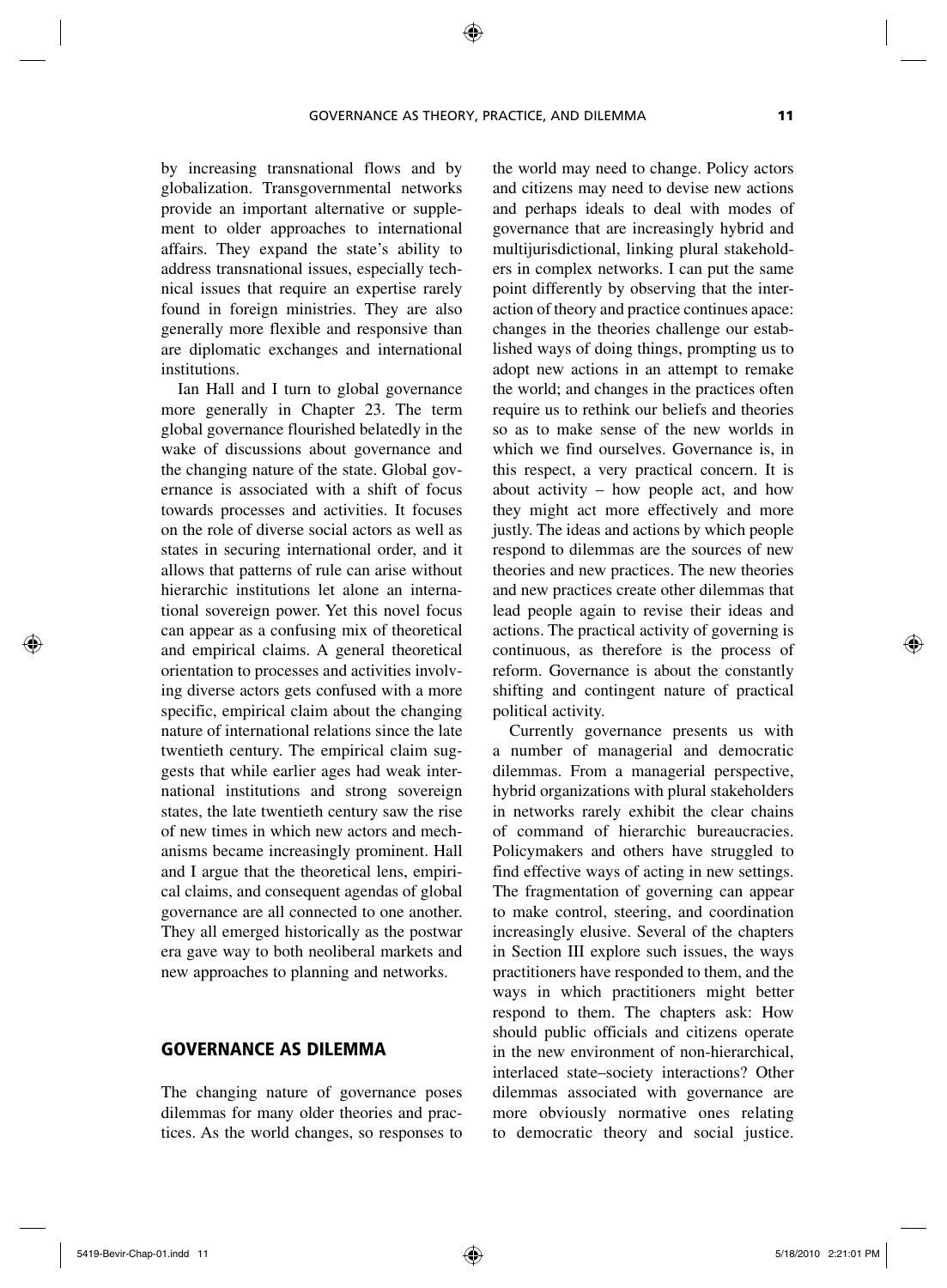The involvement of non-state actors in policymaking and service delivery raises the question of whether the result is to deepen democracy or entrench private government. Accountability has become a widespread concern for new institutions and modes of participation. How have people responded to worries about ethics, legitimacy, inclusion, and justice? How might they better respond to such worries?

In Chapter 24, Kamran Ali Afzal and Mark Considine tackle accountability and the more general issue of legitimacy. The nature of legitimacy depends in part on how a society conceives of it. Democratic societies historically have conceived legitimacy as entwined with accountability. Bureaucrats are responsible to elected politicians, who in turn must give an account of themselves to citizens. The legitimacy of the public sector thereby derives from its being ultimately an expression of the will of the people or at least answerable to the people. Public sector officials can be answerable in terms of legal rules, professional norms, and personal moralities. The new practices of governance generally appear to pose dilemmas for accountability and legitimacy so conceived. Markets and networks break up clear lines of accountability. The complex patterns of the new governance make it difficult to determine who is responsible for what, let alone to hold them accountable. Afzal and Considine explore these dilemmas and responses to them. They highlight an agenda in which legitimacy depends on assigned goals and standards, transparent outcomes, knowable consequences, practices of review, answerability for failure, and the revision of programs.

Democracy is, of course, as much about participation as legitimacy. Indeed, participation may be essential to legitimacy and even accountability. As Lisa Bingham argues in Chapter 25, while collaborative governance is a vague term, it includes most attempts to enhance effective participation within the new governance. Collaborative governance focuses on the dilemmas of promoting practices in

which state actors can achieve policy goals in partnership with stakeholders and the public, and especially by encouraging the public actively to involve themselves in the policy process. Typically, it emphasizes shared, negotiated, and deliberative decision-making. Bingham shows how collaborative governance might operate throughout the policy stream. Upstream in the policy process, collaboration overlaps with deliberative and participatory democracy. Midstream in the policy process, it overlaps with network management and engagement with civil society and the stakeholders within it. Downstream in the enforcement of policy, collaborative governance overlaps with innovations deriving from alternative forms of resolving disputes and conflict. Bingham concludes by drawing attention to the importance of designing appropriate institutions and building legal infrastructures in order further to develop collaborative approaches to governance.

Peter McLaverty uses Chapter 26 to consider upstream innovations in political participation. He suggests that the rise of governance alongside the decline of public participation in historic forms of politics has contributed to scholars and practitioners experimenting with other forms of participation. These forms of participation supplement those associated with representative institutions. They include deliberative mechanisms and co-governance initiatives as well as consultation exercises. The deliberative mechanisms cover citizens' juries, consensus conferences, deliberative opinion polls, and deliberative mapping. Typically, they aim to improve the quality of public opinion. They generally generate advice for policymakers, not decisions. In contrast, co-governance initiatives typically give citizens a direct and structured input into decision-making. They include participatory budgeting, appointing citizens to partnership boards, citizens' assemblies, and referenda. Finally, consultation exercises include public meetings, opinion surveys, planning for real, and standing forums. McLaverty argues that while these forms of participation can improve democracy,

⊕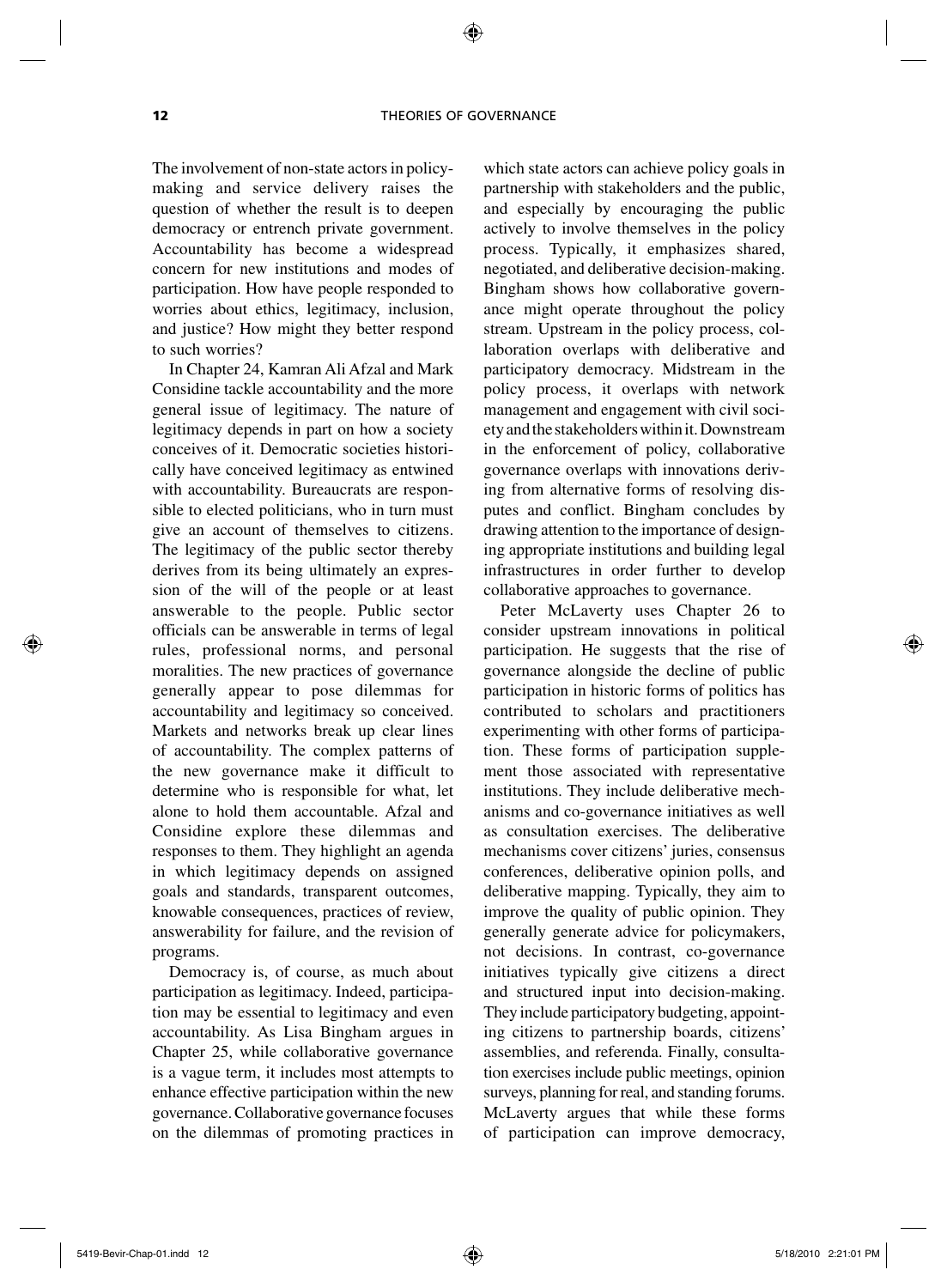they may get captured by unrepresentative élites and they may pose challenges for other democratic values such as equality.

Chapters 27 and 28 shift attention to the problems and innovations facing collaborative governance midstream in the policy process. In Chapter 27, Janet and Robert Denhardt explore the dilemmas that the new governance poses for leadership. Public officials need new theories and practices of leadership. Historically, leadership has been conceived in hierarchical terms that rely at least tacitly on the possibility of coercion. In hierarchies, leadership generally depends on power and position; leaders use their power and position to develop organizational visions, manage operations, exert control, and overcome resistance to change. Now, the new governance poses dilemmas for this approach to leadership. Today, we need new concepts and practices of leadership better suited to the requirements of network governance. In the new governance, leaders increasingly find themselves having to manage and sustain cooperative relations and common purposes across multiple organizations over some of which they may have little authority. New imperatives of leadership include fostering collaboration, building resilience and adaptive capacity, resolving ethical concerns through dialogue, and engaging citizens.

Michael McGuire tackles the specific problems of network management in Chapter 28. He focuses on institutional and organizational perspectives. Network management is the attempt to influence other actors and thus the network. Diverse policy actors may need or try to manage networks. They may want to promote their individual goals or the goals of their home organizations, or simply to enhance the general effectiveness or intrinsic value of the network and its processes. Network management is usually directed towards one of a range of features of networks, including more effective decisionmaking, the promotion of trust, and the distribution of power. Network managers usually influence decisions, trust, and power by means of a series of overlapping activities: they activate people and resources; they frame roles and issues; they mobilize people and specific behaviors; and they synthesize the results. No single individual need perform all these activities in linear succession. Rather, these activities normally depend on various people who sustain the relevant processes over time to sustain and modify the network.

Many of our democratic values relate not only to participation but also to justice and inclusion. As Petri Koikkalainen argues in Chapter 29, social inclusion overlaps not only with justice but also with community and cohesiveness. After World War II, many states promoted social inclusion by expanding welfare services. In the 1970s, the crisis of the state cast doubt on both the viability and desirability of the welfare state. The new governance emerged in tandem with a range of new theories and policies designed to address issues of social inclusion. Neoliberals turned to markets, even arguing that employment was the key way by which people became responsible and involved in society. Institutionalists respond by appealing to participation in social and economic networks based on trust. Their theories helped to inspire policies designed to activate people and connect them in partnerships, often involving public sector actors. Communitarians emphasized the importance of adherence to a shared set of core values embodied in a way of life. Their theories led to attempts to transform the grassroots of governance in families, neighborhoods, schools, and towns.

In Chapter 30, Angelina Yuen-Tsang and Hok Bun Ku look at capacity building. They note the breadth and vagueness of the concept of capacity building and the varied contexts in which it is used. Capacity building typically refers to attempts to foster democratic and accountable governance by strengthening civil society and especially the knowledge, abilities, and relationships among citizens. The concept of capacity building rose out of liberation theology and Marxist theories of literacy. To some extent,

5419-Bevir-Chap-01.indd 13 5418/2010 2:21:02 PM /18/2010 5/18/2010 2:21:02 PM

⊕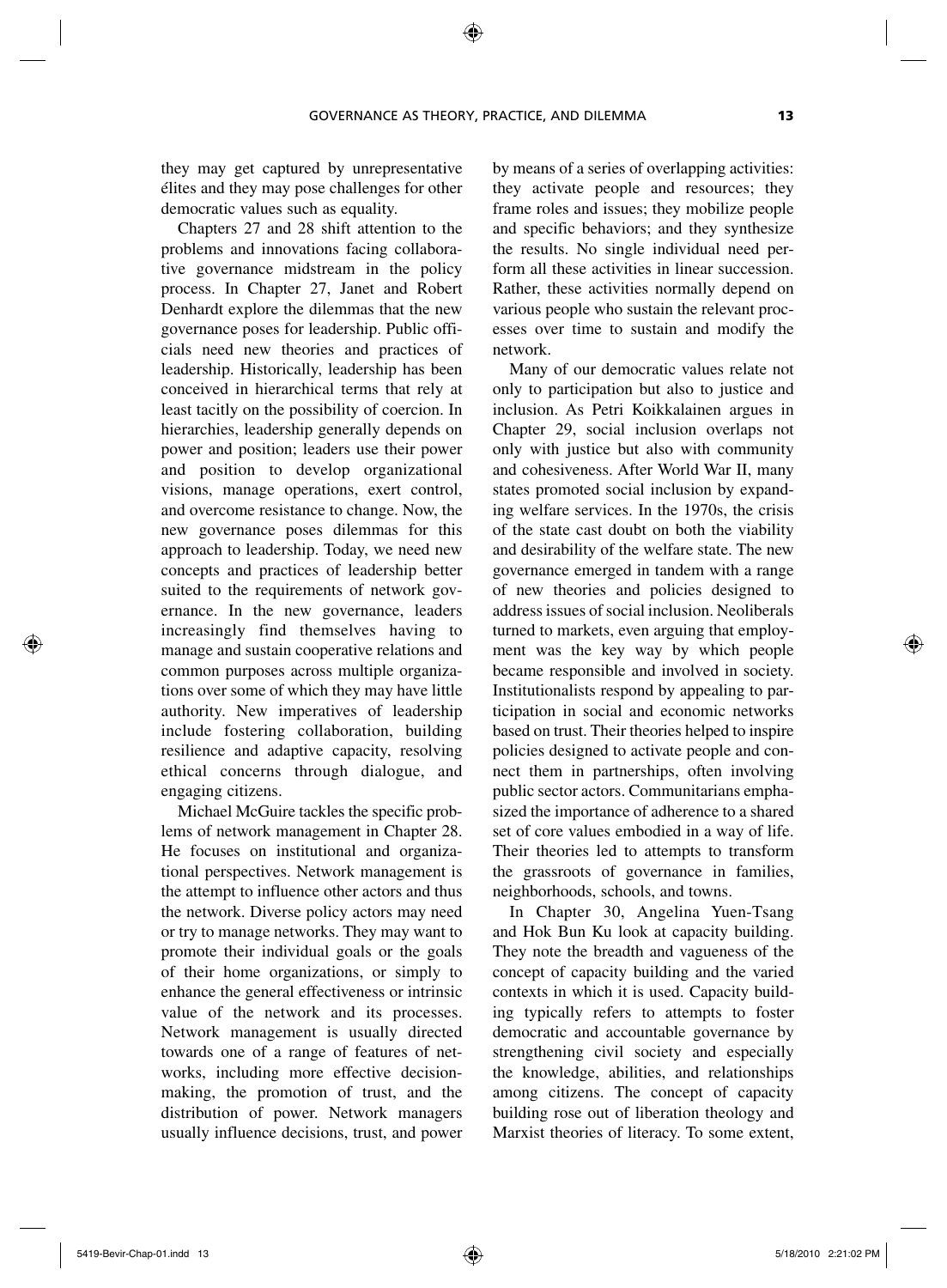these roots encouraged a problem-centered approach; attempts to build capacity focused on overcoming the obstacles people confront. Today, however, there is a greater focus on building on the strengths people already have. The general aim is to empower people by working with micro- and mezzo-level institutions. Sometimes this aim is itself seen as a route to development. Here the idea is that enhancing the capabilities of citizens and their local organizations might ensure that socioeconomic policies are more inclusive and appropriate. Yuen-Tsang and Ku illustrate the nature and advantages of a capacity building approach by reference to community development work in a Chinese village in Yunnan province.

Fumihiko Saito examines the role and prospects of decentralization in Chapter 31. Decentralization appeals across the political spectrum as a possible response to various dilemmas that have become increasingly prominent since the 1970s. One dilemma is the problem of legitimacy discussed by Afzal and Considine (see Chapter 24). Other dilemmas include the greater demands that citizens make of governments, the heterogeneous nature of these demands, transnational flows, and globalization. Decentralization offers the promise of greater legitimacy and efficiency. Decentralized institutions may encourage participation and foster ethnic harmony and national unity. They may get better information, be more responsive, and find it easier to raise revenues. All these benefits, however, are open to doubt. Moreover, as Saito argues, decentralization can take different forms. Typologies of decentralization distinguish, for example, between deconcentration, devolution, and delegation. Deconcentration involves transferring service delivery from central agencies to local offices. Devolution involves transferring power, decision-making, and financial responsibility from central governments to subnational ones. Delegation can have a closer association with NPM, referring to the transfer of administrative responsibilities to private and voluntary sector actors. Empirical research suggests

that these different types of decentralization foster legitimacy and efficiency only as part of a larger reform agenda including socioeconomic reform.

In Chapter 32, Wai Fung Lam discusses the particular problem of governing the commons. Garret Hardin described the problem memorably. He postulated a common field on which ranchers graze cattle. The ranchers all have an interest in restricting grazing to maintain the fertility of the field. But each individual rancher hopes that the others restrict grazing while they themselves add further animals. Each rancher seeks to avoid the shared costs of restricting grazing while reaping the individualized benefits of adding more animals. The result is a tragedy of the commons: the field loses fertility. Lam traces the changing response to the problem of managing common pool resources. Initially, scholars and practitioners emphasized the importance of benevolent state action. Later, they turned to market approaches based on various systems of property rights. Yet, Lam argues, the dichotomy of bureaucratic state or free market proved unhelpful. Ethnographic and interpretive studies of practice combined with theories of bounded rationality to open up new perspectives. In particular, new approaches to institutional design turned from panaceas to studies of what rules worked well in what settings. These approaches typically promote things like connections between individual and collective interests, forms of interdependence, shared mental models, effective use of information, and multilevel approaches to problem solving.

As public managers increasingly find themselves managing networks rather than hierarchic bureaucracies, so the state increasingly seeks legal control through regulation. In Chapter 33, Marian Döhler explores the rise of regulation as a mode of governance. Historically, regulation was used to correct perceived market failures. In the 1960s and 1970s regulation was used to promote competition and the interests of consumers in industrial sectors such as air traffic and

⊕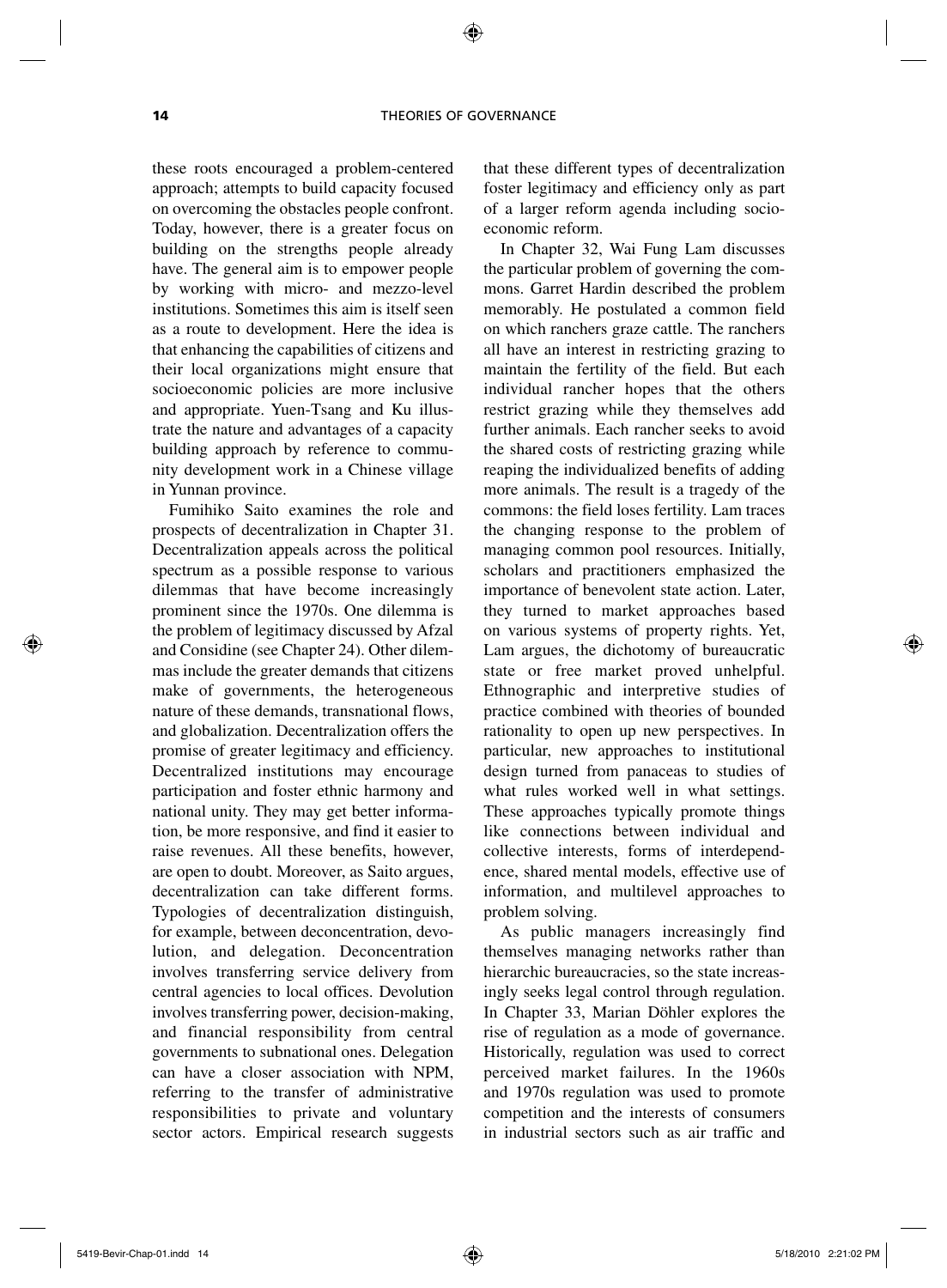telecommunications. Yet the rise of the new governance included new theories and practices of regulation. For example, the Chicago School used economic reasoning to point to the apparent shortcomings of regulation and helped to inspire neoliberals to call for reduced regulation and a rolling back of the state. Equally, however, the attempt to roll back the state led to an expansion of networks and transnational interactions, many of which seemed to need regulation. The result is an expanded realm of regulation that addresses not only particular industrial sectors but also problems that cut across sectors. Some commentators even talk of a new regulatory state.

The *Handbook of Governance* concludes with Chapter 34 by James Meadowcroft on sustainable development. Sustainable development denotes a cluster of normative concerns, including the protection of the natural environment, public participation in environmental decision-making, the needs of the poor, and justice to future generations. Sustainability and governance are conceptually and historically entwined. Rising worries about sustainability inspire and require new theories of governance. The environmental movement pioneered several of the policy instruments most closely associated with the practice of the new governance. Today, sustainable development poses many of the main dilemmas of government in an especially acute form. How can we simultaneously build integration, measurement, partnerships, and reflexivity in policy making? In addition, the advocates of sustainable development often remind us of the continuing importance of hierarchic state authorities intervening to redistribute wealth and regulate social action. Meadowcroft argues that approaches to sustainable development, notably the transition approach and the adaptive management perspective, often focus on policy and process. We might pay more attention to the socioeconomic and political context of sustainability – moving beyond an expansionist economy, rethinking the welfare state, and reforming representative democracy.

#### **CONCLUSION**

The term 'governance' has risen to prominence in the last 30 years as a way of describing and explaining changes in our world. It has become a prominent topic across the social sciences, and a major concern for political and non-profit actors. Typically, the new governance refers to changes in the nature and role of the state since the last quarter of the twentieth century. The state has become increasingly dependent on organizations in civil society and more constrained by international linkages. On the one hand, the public sector in many states has shifted away from bureaucratic hierarchy and toward markets and networks; governance thus captures the ways in which patterns of rule operate in and through groups within the voluntary and private sector. On the other hand, states have become increasingly embroiled with transnational and international settings as a result of the internationalization of industrial and financial transactions, the rise of regional blocks, and concerns over problems such as terrorism and the environment; governance thus captures the formal and informal ways in which states have attempted to respond to the changing global order.

A vast literature has arisen on governance and the changing nature of the state and other forms of rule. The literature includes contributions from the leading theories in the contemporary social sciences, including rational choice, institutionalism, and interpretive theory. The literature describes, explains, and evaluates trends in public sector reform, including marketization, public management, and multijurisdictional coordination. The literature explores the effect of these trends on diverse practices of rule, including local government, the changing state, and global governance. The literature raises practical issues about how practitioners can mange these changing patterns of rule: What types of leadership are appropriate? How can policymakers manage networks? How can we act collectively to preserve common goods? Finally, the literature raises ethical and

⊕